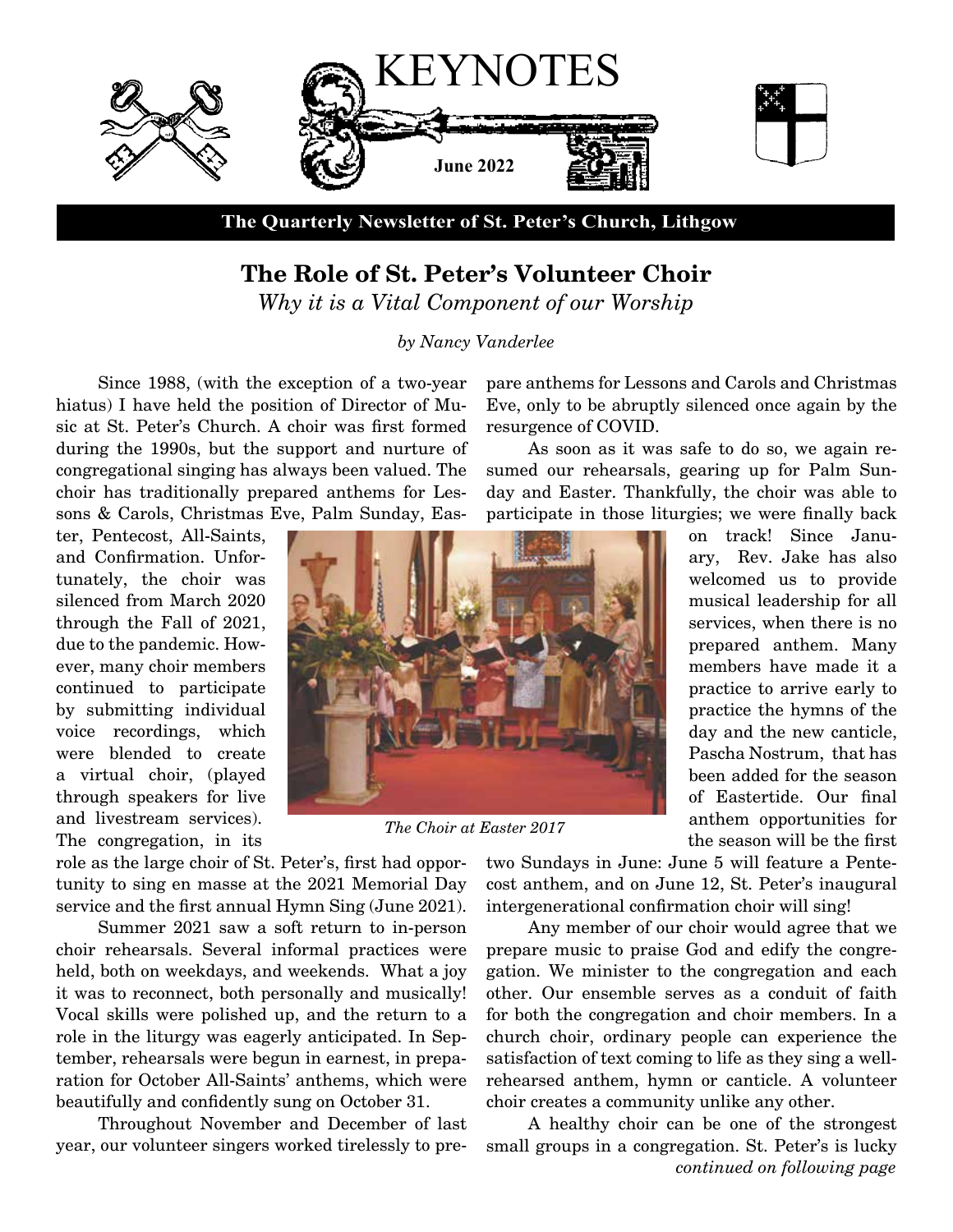#### *Choir, cont'd from previous page*

to have an ensemble such as this; we must nurture it and its members. A rare and special dynamic is created among people who gather on a volunteer basis. Singers need to feel needed! Choirs encourage good singing throughout the congregation and can be avenues to faith for visitors/guests who end up participating. (St. Peter's choir members have been known to gather for social events, such as dinners and movie nights, as well.)

In my role as choir director, I also serve as a voice teacher. Participants improve their vocal skills by practicing proper vowel and consonant formation, which leads to a more blended sound. Music reading skills are touched upon, but the ability to read music is not required for participation. Recently, some singers have been performing descants which I have composed specifically for our ensemble. Choir members always have access to practice sound files which I produce for them. This helps to boost their confidence. Every anthem that we sing is carefully chosen and tailored specifically to bring out the best in each person's voice.

I feel fortunate to work in a congregation which supports these efforts by providing me with funds for continuing education. With this financial backing, I continue to grow as a musician myself, by attending workshops and conferences, taking courses in choral arranging and composition, and performing as part of the Cappella Festiva Chamber Choir, led by Christine Howlett at Vassar College, an excellent mentor. My ongoing work as a musician outside the church, both past and present, is a constant source of renewal and skill building, which directly enhances my effectiveness as a church musician. My experience of over thirty years as a choral educator in the public schools has directly informed my ability to minister at St. Peter's.

Before the pandemic, a paid singer was sometimes incorporated into our ensemble. For the time being, it is my intention to continue building St. Peter's Choir from within the congregation. We were silenced far too long. Our choir needs to have the experience to continue to grow and thrive on its own, fulfilling its role as a ministry. In August, while the choir is on hiatus, we will welcome Samantha Martin, a recent Bard Vocal Arts Program graduate, (coincidentally, a fellow alumnus of my alma mater, the Crane School of Music) to a service as a solo singer. Many thanks to those who have supported the St. Cecilia Music Fund to make this possible!

As I write this article, I am looking forward to exploring the new organ that was installed just yesterday! What a blessing for all of us to have an improved instrument to support our voices in congregational and choral singing! (*More on that in the next issue of Keynotes.)*

The choir will be on break until September; please consider joining us in the fall for a rehearsal or simply to help to lead hymns and canticles on a week-to-week basis. New singers are always welcome, and the commitment can be on a seasonal or weekly basis. Please feel free to contact me or any choir member if you need more information. Of course, encourage your friends, even if they are not parishioners, to join us, as well!

> *Nancy Vanderlee (914) 204-6472*

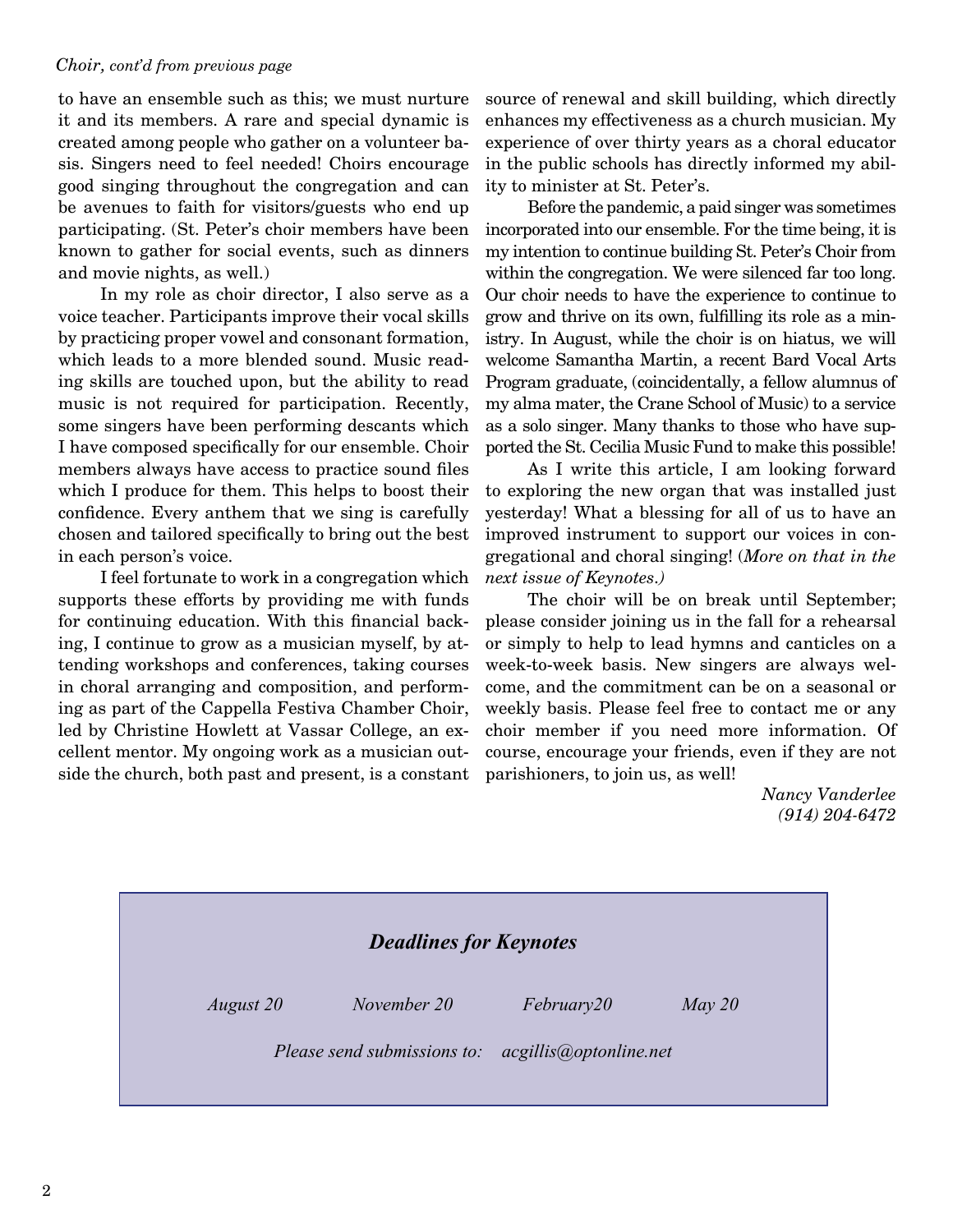### *Lessons in civility are relevant now*

COVID-19 cases are rising; simultaneously, mask mandates are falling as a result of a questionable court decision. We take comfort that vaccination and boosters are effective in most cases to prevent serious illness, hospitalization, and death from COVID-19, but we know that some people who are vaccinated still get CO-VID-19, can be asymptomatic, may suffer from "long" COVID, and can still transmit COVID-19 to the vaccinated and boosted. We witness the extraordinary efforts of organizers of some congregate events (e.g, college reunions and gala Washington dinners, etc.) to require proof of both vaccination and recent or sameday testing. We also witness the confusion (frankly failure) of some organizers of other congregate events (churches, garden clubs, camera clubs, book clubs, etc.) to deal constructively with the chaos.

The tools for fighting COVID-19 are clear: vaccination, masks, social distancing, testing, and isolation. But, there is no generally accepted approach, nor any organization to suggest guidelines that will be followed. While a local church has no policy on vaccination and masks, a local school requires all visitors to be vaccinated and masked inside all school buildings. What is one to do?

The *Rules of Civility and Decent Behavior* of George Washington from the 18th century suggest a helpful approach: "If you cough, sneeze, sigh, or yawn, do it not loud but privately; and speak not in your yawning, but put your handkerchief or hand before your face and turn aside." (Rule No. 5)

If George Washington were President today, he might not endorse mask requirements, but he would no doubt approve concern and respect for each other as we continue to battle COVID-19.

A COVID-19 Protocol of Civility and Decent Behavior might suggest:

- 1. Every action done in company, ought to be with some sign of respect, to those that are present. (Rule No. 1 from Washington's *Rules of Civility).*
- 2. Get vaccinated and boosted as soon as possible to protect yourself and others.
- 3. Test for COVID shortly before attending a congregate event.
- 4. If the test is positive, call your doctor, isolate, and do not attend a congregate event.
- 5. If the test is negative, it is OK to attend a congregate event without wearing a mask, if you are vaccinated and boosted and have no symptoms.
- 6. If you do not test before a congregate event, it is OK to attend only if you are vaccinated and boosted, wear a mask at the event, and have no symptoms.
- 7. Maintain social distancing of at least six feet.
- 8. Wear a mask to protect both yourself and others.
- 9. Appreciate that those who wear masks do so to protect both themselves and you.
- 10. Labor to keep alive in your breast that little spark of celestial fire called conscience. (Rule No. 110 from Washington›s Rules of Civility).

It is up to event planners to organize their activities in a manner consistent with generally accepted standards of civility and decent behavior.

> *G. A. Mudge Sharon*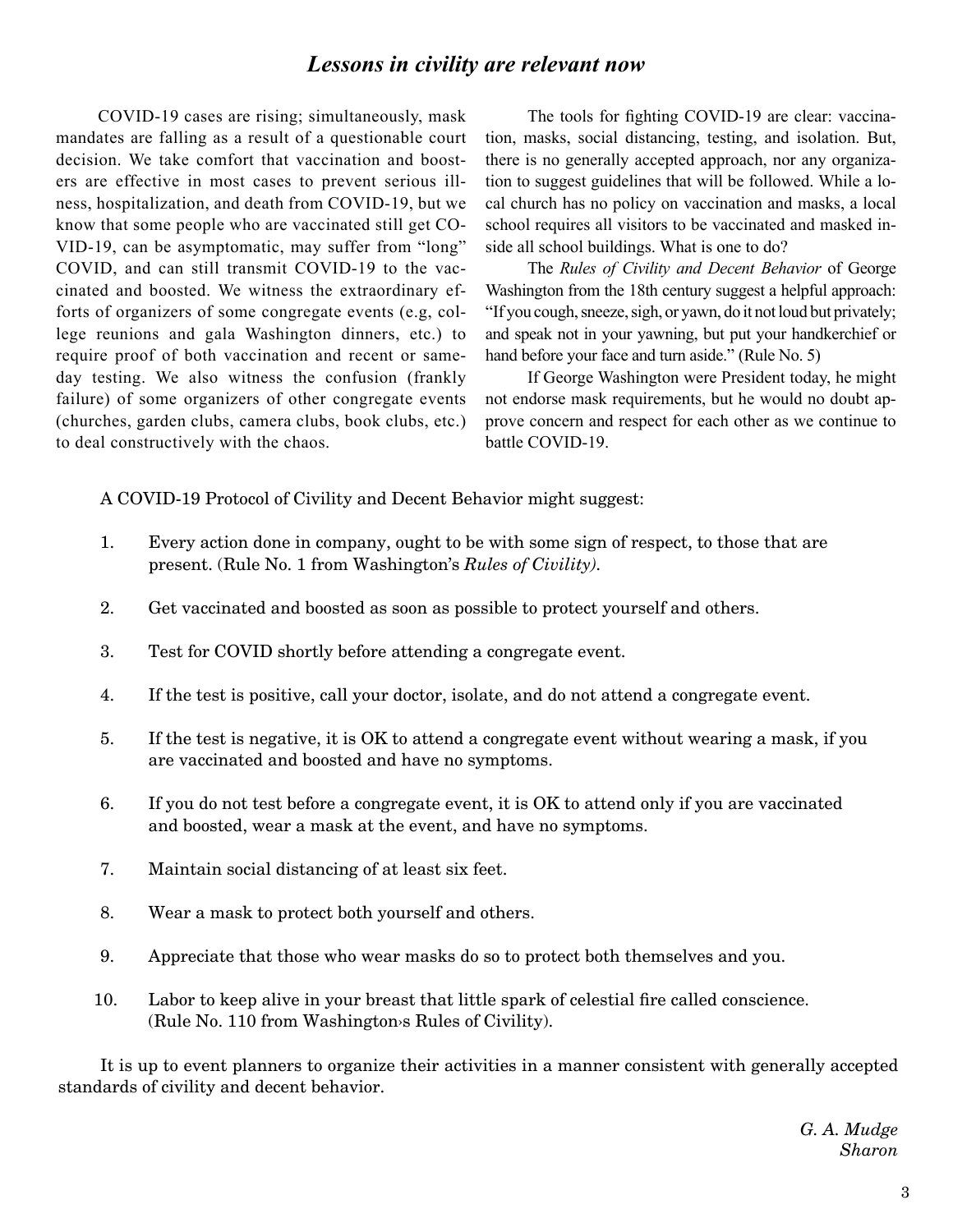## **E a s t e r**



*Another stunning wreath by Bindy Kaye*



*Altar flowers arranged by Anne Garcia & Torrie Larson*

*Nancy Vanderlee directs the choir: Torrie Larson, Barbara Lindsley, Doug Larson, Lillian Chapman, Mimi Babcock, Diana King, Bindy Kaye*



*Jake Dell greets Marie-Noël Bastien & George Carmel, who were married at St. Peter's last August*





*Lillian Corbin does her Jake Dell impersonation*



*Eloise & Addie Eldredge Preparing for the Easter Egg Hunt*



*Sasha & Jake*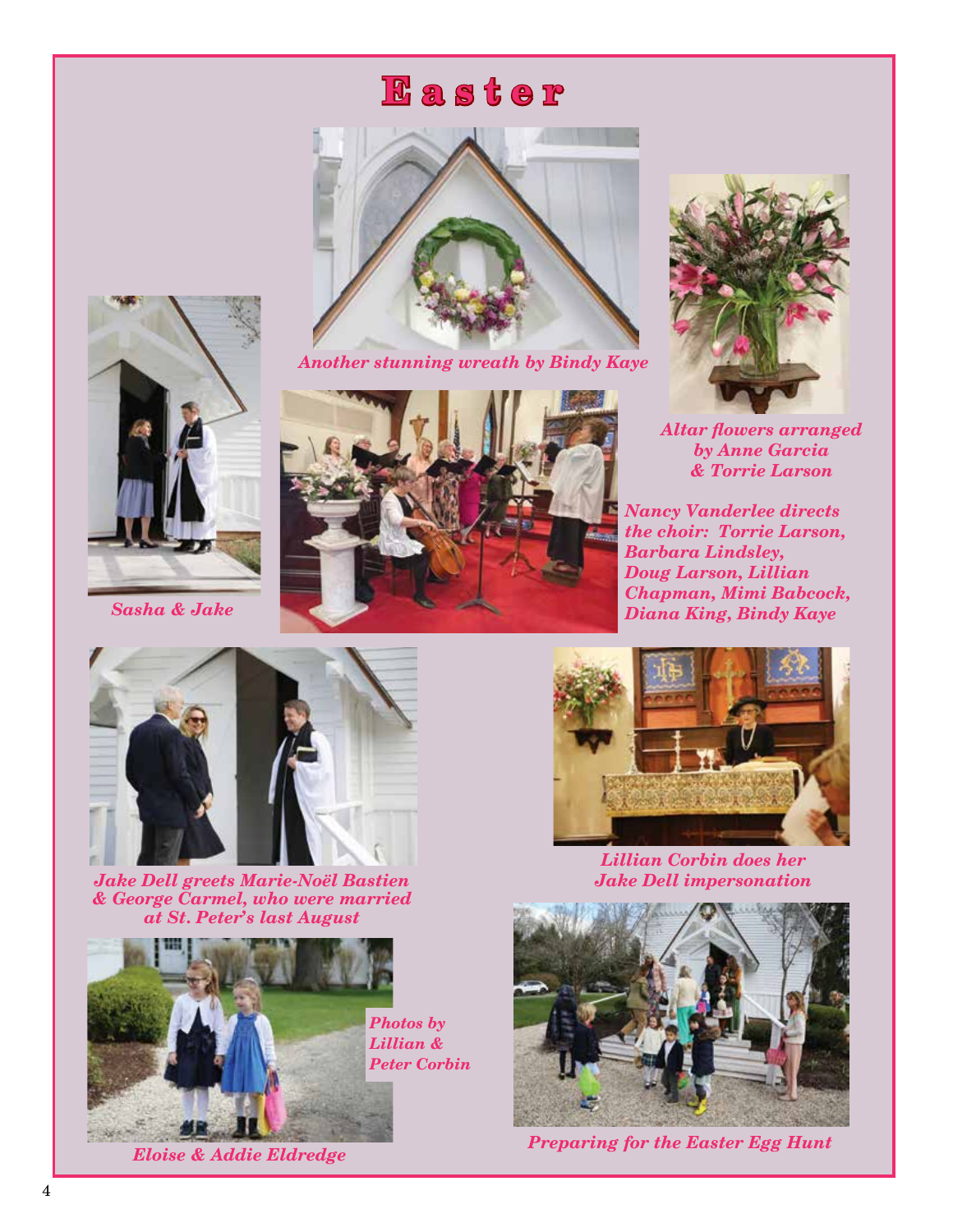# **Memorial Day**



*The speaker, James W. Kinnear III, holds the attention of the congregation.*

*The Cross and Flag Bearers: Katherine Florack, Spencer Mandy & Ella Armstrong*





*Nastia Khlopina & Juliet Heyer*



*Spreading the petals*





*David Greenwood prepares to give his annual tour of the cemetery. Taps, played*



*Lillian Chapman & Lea Cornell prepared the traditional gingerbread & lemondade.*



*by James Osborn* 

 *Photos by Lillian & Peter Corbin*





*The Brass Band*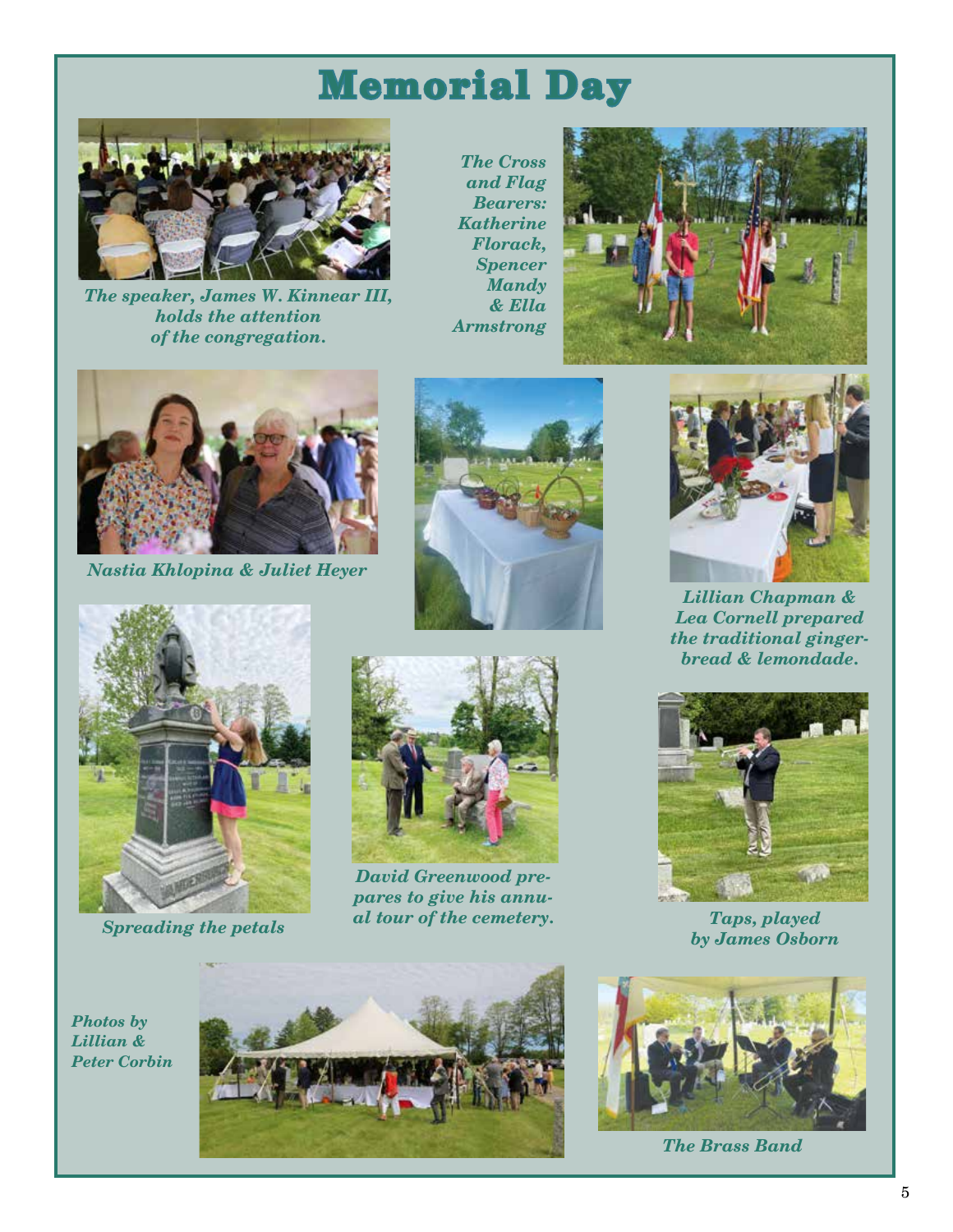### **Rogation Sunday**

*by Karin Shrubsole*

It was a slightly muggy and overcast day on May 22 this year when, together with about seventy other people, I attended the Rogation Sunday Blessing of Our Sacred Earth, an Interfaith Celebration of God's Creation at Innisfree.

We all met on the Overlook for a welcome and introduction by The Rev. Matt Calkins of Grace Church and reflections on Innisfree by Kate Karin, Landscape Curator of the Gardens.

This was followed by the delightful and humorous Hudson Valley Canticle, which was adapted by The Rev. Alison Quin of Grace

Church from a traditional African Canticle collected in Desmond Tutu's *An African Prayer Book*. Read it slowly or chant it!

> All you *big* things, bless the Lord. The Catskills and the Hudson River, Wappinger's Creek and Lake Taghkanic, Red oaks and tall pines, Black bears, bobcats and coyotes Bless the Lord.

 **Praise and extol God for ever and ever.**

All you *tiny* things, bless the Lord. Busy black ants, ticks and fleas, Wriggling tadpoles and mosquito larvae, Bumble bees and pollen dust, Field mice and water droplets, Bless the Lord.

#### **Praise and extol God for ever and ever.**

All you *loud* things, bless the Lord. Thunderstorms and howling winds, Woodpeckers and screaming crows, Cicadas and katydids, Waterfalls and spring peepers Bless the Lord. **Praise and extol God for ever and ever.**

All you *quiet* things, bless the Lord. Turtles and garter snakes, Butterflies and dandelion seeds, Queen Anne's lace and goldenrod, Sunlight and green grass Bless the Lord. **Praise and extol God for ever and ever.**

Donna Coane (Ohstonha Ohskennononton), from Schaghticoke First Nations, then read an Iroquois Thanksgiving Prayer, and, as we walked down the path to the lake's edge, Mountain Flower, a Mohawk Song, was played.

We stood at the lake's rim while Rabbi Daniel Victor (from Poughkeepsie) read from the Torah: (Genesis 2) first in Hebrew and then in English.

We continued our stroll, singing the hymn *Lord of All Hopefulness* until we arrived at the Canadian Geese Lawn (they were mercifully somewhere else for the afternoon) and there we heard

> a wonderful Hindu story about a cobbler who was visited by a great teacher (which I feel

would make a delightful illustrated book for children.)

"I have just been to see Vishnu," said the teacher, "And he thought you might have some questions." The cobbler's mind went blank, but he dredged up a question."What was Vishnu doing when you saw him?" he asked at last. "He was threading an elephant through the eye of a needle," came the answer. "Oh yes. Only Vishnu could do that!"

the cobbler laughed.

 "Surely you don't believe it," said the teacher, "I was just teasing." "But why can't he?" asked the cobbler, picking up a seed from beneath the banyan tree that was shading them. "Inside this seed is a tree as big as this one. If Vishnu can squeeze a whole banyan tree into such a tiny seed, then surely he can thread an elephant through the eye of a needle." And the teacher realized that this was a wise man because he could see the hand of God in everything.

Ani Lhadrun, from the Buddist Monestary in Wappingers Falls, continued the readings with a prayer for peace from Yajurveda.

May peace radiate in the whole sky as well as in the vast ethereal space everywhere. May peace reign all over this earth, in water and in all herbs, trees and creepers. May peace flow



**INNISFREE GARDEN MAY 22, 2022** 

**BLESSING OUR SACRED EARTH** AN INTERFAITH CELEBRATION OF GOD'S CREATION

6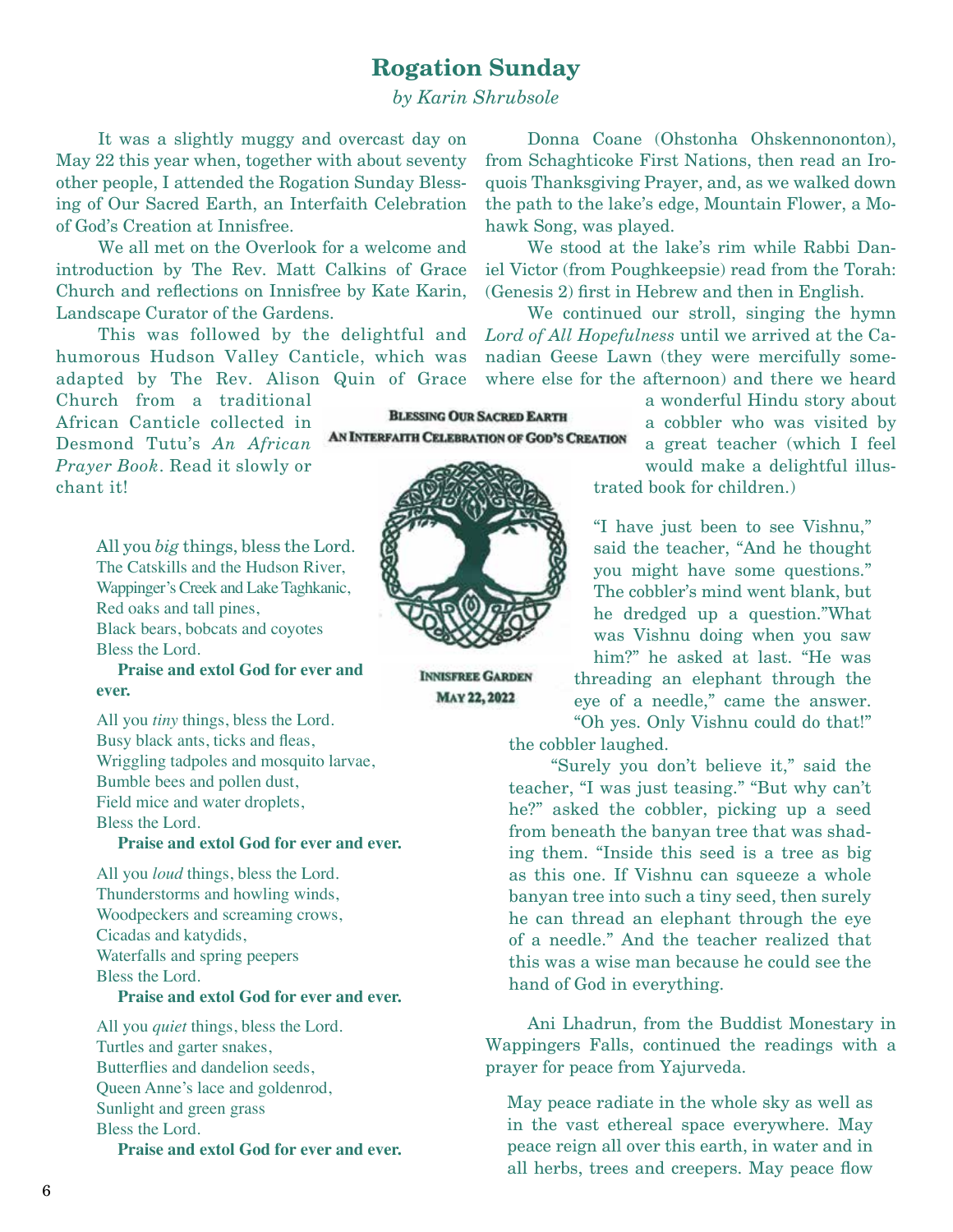### **St. Peter's Newest Parishioner**

**On April 3, Cecilia and [young] Bartle Bull brought two of their 7-week-old puppies, Fire & Little Sausage, to spend an hour in the Church School & Nursery. Although Emily Lynch (pictured here) hoped that her parents would adopt both, it was not to be: Little Sausage (now Sauce) has a new home with Sasha, Maia, & Jake Dell, and Fire stayed with the Bulls. Cecilia explained that Fire's name had to be changed to Lola because it would be too disruptive to shout "FIRE" when they needed to get her attention.**





#### *Rogation, cont'd from previous page*

.

over the whole universe. And may there "Always Exist" in All, Peace and Peace and Peace alone. Om Peace, Peace and Peace to us and all beings!

She ended her readings with excerpts from a Letter to Mother Earth from the great late Vietnamese Pacifist Thich Nkat Hahn.

We climbed the steps to the quiet spot near the original house site for a reading from the Quran:

Do you not see how God compares a good word to a good tree? Its root is firm and its branches are in the sky; it yields its fruit in every season by God's leave. God speaks in parables to mankind so that they may take heed. But an evil word is like an evil tree torn out of the earth and shorn of all its roots. *Sura 14:24o-25*

The Rev. Heather Sisk (daughter of Bishop Sisk), Priest-in-Charge of St. Paul's Episcopal Church in Pleasant Valley, read the Parable of the Seeds from St. Luke's Gospel. And indeed people had brought seeds and they were blessed—and so were we all. Our last song was *For the Beauty of the Earth*. Indeed, what a beautiful Earth, and what better way to spend Rogation Sunday than to join with people of all faiths, blessing it.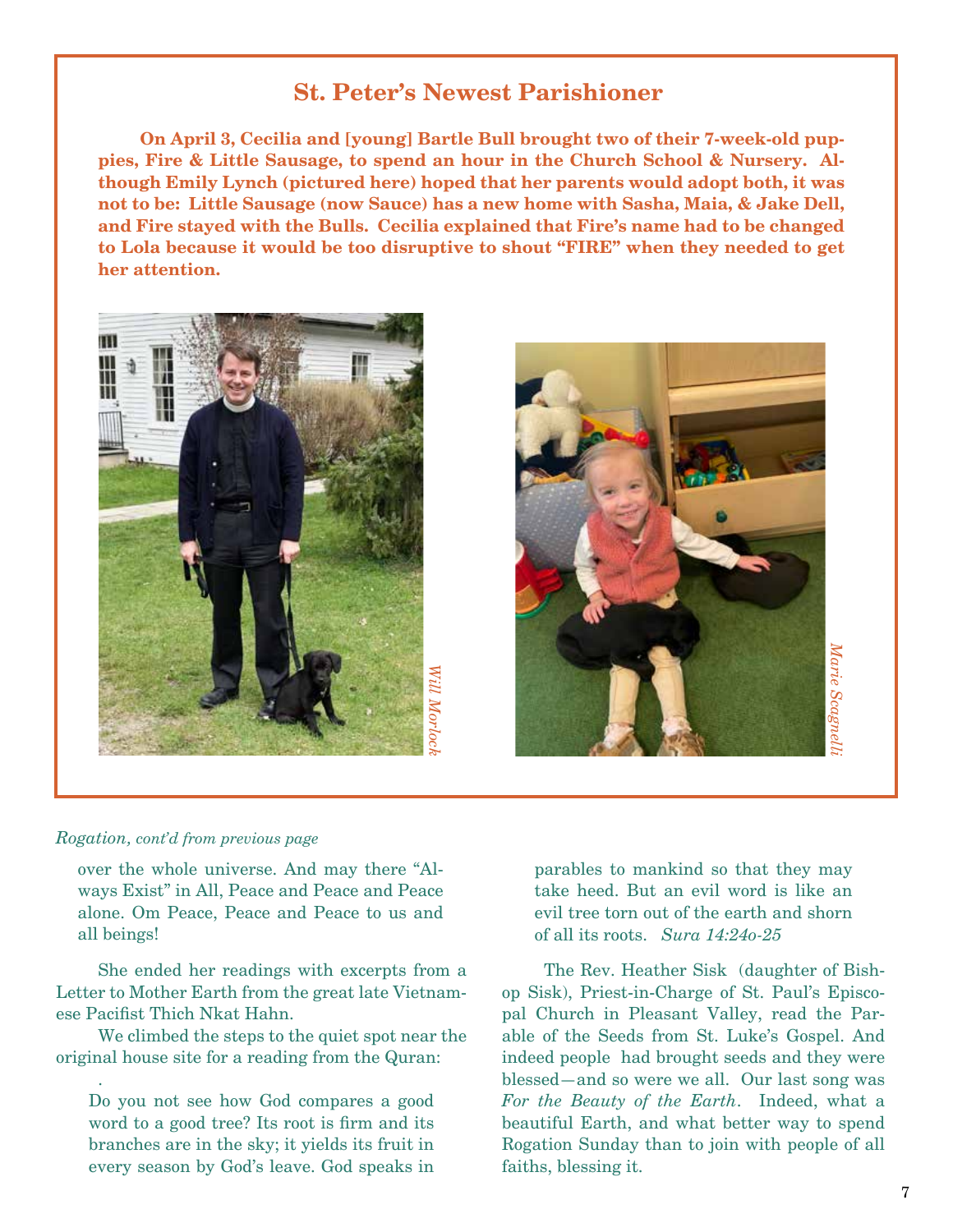### *Claire & John & Italy & Covid*



In early May Claire and John Reid were in Naples, Italy, planning to return to Millbrook after a holiday, when they were tested for COVID prior to boarding the plane. Unfortunately, Claire tested positive, so they were required to delay their trip by a minimum of 5 days while Claire went to a quarantine area and John to a hotel. After 5 days, Claire tested negative, but John then tested positive, and they switched residences. 5 days further on, they both tested negative and were released from quarantine. They were able to travel one more leg of their journey—to Dublin, where, as they were about to board the plane to New York, they were tested once again—and John's test *came back positive!* And to underscore their misery, the airlines lost their luggage, so they were sent back to quarantine with only the clothes on their backs.

What wasn't lost was their sense of humor. On May 13, when he first tested positive, John submitted the following to Keynotes:

I am told they say, "see Naples and die" Though until we came here, I could not see why But now we've been here for many days I find that a most unwonted praise.

A negative Covid test for Claire Left us in gloom, and deep despair But, when I tested negative too There was very little that we could do But move me out of my one room apartment, And Claire from her quarantine department,

And move our clothes and bags as well And establish ourselves in a "nice" hotel.

We are scared to go out and breath in the airs We have been very earnest about our prayers And we are happy, not being left in the lurch, For we heard there were prayers in St. Peter's Church.

So please keep those prayers coming, whatever you do, And, hopefully, we will come home to you.

After another few days they finally both tested negative and were able to return to Millbrook and to their Irish Red & White Setter Molly, who had been lovingly cared for by Sally Lynch, who was released just in time to move over to my house to care for my 2 dogs while I was out of town. Could Sally be the problem? Does she bring a Covid curse with her? I'll let you know. *Anne Gillis*

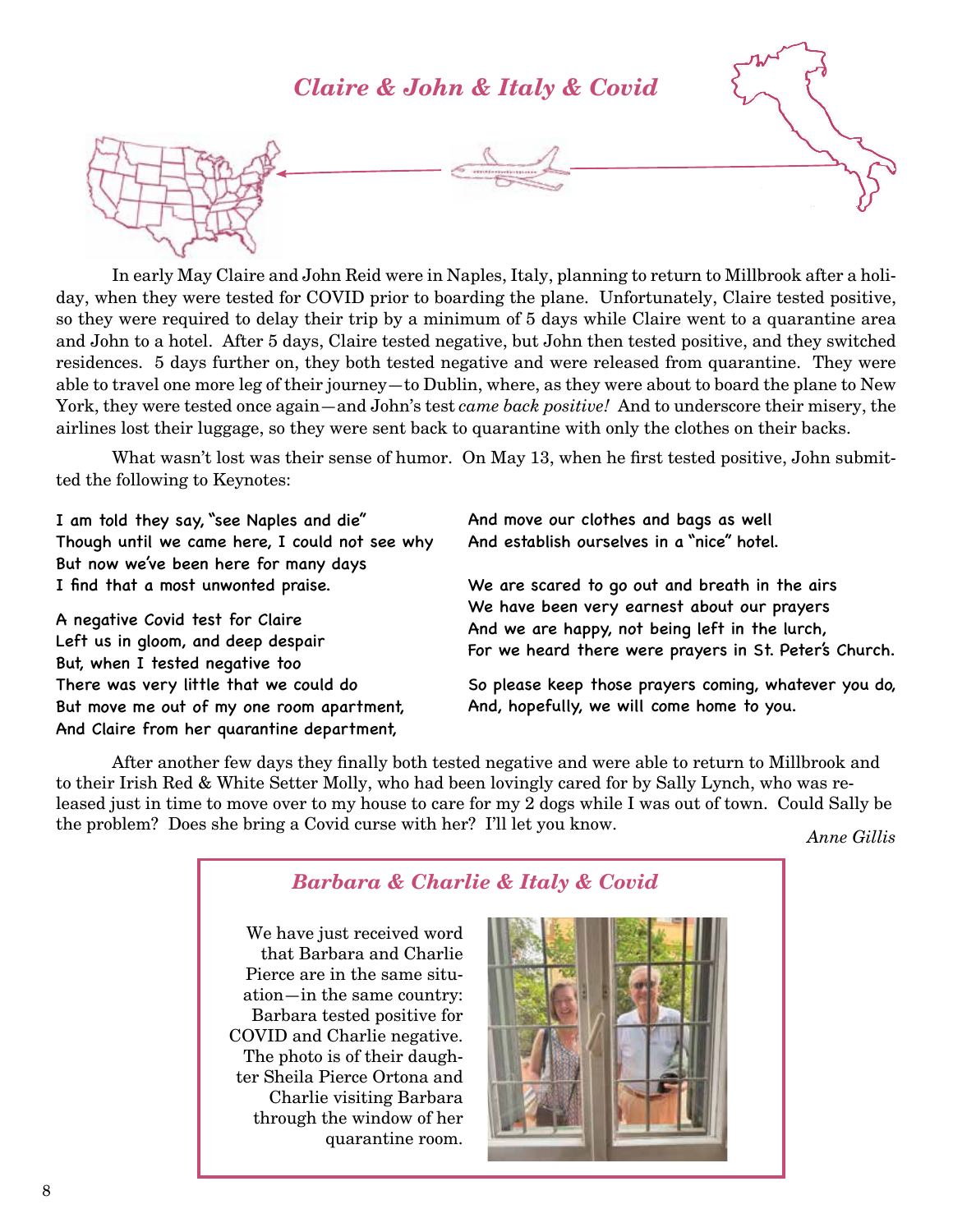

### *STORIES*

Jake spoke about stories in his May 8 sermon. He spoke of the story of Tabitha and I was struck by what he said. Her friends knew her story, because they talked to each other.

So Jake urged us to

look into our own stories, because there are ways in which our stories intersect with the story of Jesus. We know that he suffered greatly on the cross. Each of has known suffering at some level, so our stories do intersect at some point—and perhaps we should be looking at our own stories.

This reminded me that Jesus very often taught in parables. I like to think that a parable is a story that is told to make a point.

For example, The Rev. Dr. Jacqui Lewis tells this story in her article "Love Crosses Boundaries":

"Rabbi Jesus is talking to a religious leader—a lawyer—about what it means to be faithful. Together they review the Jewish scriptures: The way to live right is to love God with everything you have, and love your neighbor as yourself. Looking for a loophole, the lawyer wants to know who qualifies as a neighbor. Jesus answers by telling a story about a man who was robbed, beaten, and left for dead by a marauding gang. A priest and another religious man walked by and, seeing the man on the ground, they did nothing. But a Samaritan—a mixed-race person considered in ancient times to be an impure enemy of the Jewish people—did not cross the street. Instead, he tended to the wounded man. The moral of Jesus' story is that the despised Samaritan is the good neighbor...

In using this story to answer his companion's question about the definition of neighbor, Rabbi Jesus was getting to what he considered to be the essential laws: Love God with all you have and love your neighbor as yourself."

Shouldn't we share our stories of God at work in our lives and in the life of the world? Somehow, I believe that telling our stories, and hopefully sharing them in some format, will at least get us to know one another better.

And, God willing, it may start to kindle or rekindle our faith.

I am more of an analytical person than a forward planner. I can't figure out a way we can share our stories; does anyone have an idea?

We could start with a series of short meetings in which willing members tell the others stories of how they found their faith, or how they lost it, or something in between. It could be a story that reminded you that God is at work in the world.

I imagine that many of us are on a journey toward faith. I know we have many doubters in our congregation, but I have been told that doubt is a very important part of Faith.

If I were to share my story, it would be one full of doubt. I take solace in the phrase "Doubt is Faith's Shadow," quoted to me by an Episcopal priest.

I have taken further solace in reading several of the articles in the current issue of *The Episcopal New Yorker*, the Official News Publication of the Episcopal Diocese of New York, Spring 2022.

The Issue is called the "Doubt Issue," and contains several excellent articles on the general subject of doubt.

I could fill several pages with quotes from many of these articles, which spell out the incidents and feelings of doubt that have followed me since about 1961, when my unwavering faith, so well-instilled in me by the Roman Catholic church, started to give way.

Reading this issue has given me food for thought, and the knowledge, once again, that doubt is a very necessary part of faith.

I mean "necessary" when I realize that all we know of God comes to us in the life of Jesus, and those who tell his story, over the years, in different languages and translations. No wonder there is doubt.

In *The Episcopal New Yorker* issue, Suzanne Martinucci writes:

"Could it be that we have too long focused on doubt's negative aspects? If instead we considered 'doubt' in its questioning guise - as in opening a path to learning - mightn't it potentially enliven and enrich our journey in faith?"

She goes on:

"Surely our faith is likewise strong enough to bear sincere and honest scrutiny in our quest for knowledge."

Yvonne Davies, a vestry member at a church in Westchester, writes of her almost lifelong search, in various churches, for a re-kindling of the faith of her childhood. She has struggled, meditated, prayed, and finally found the Episcopal church, where questions were both allowed and encouraged. Her story is similar to many, many others.

Her story would be part of my story, to be sure. The "Doubt Issue" is full of stories. It is well worth reading, especially if you have any doubts!! *Betsy Shequine*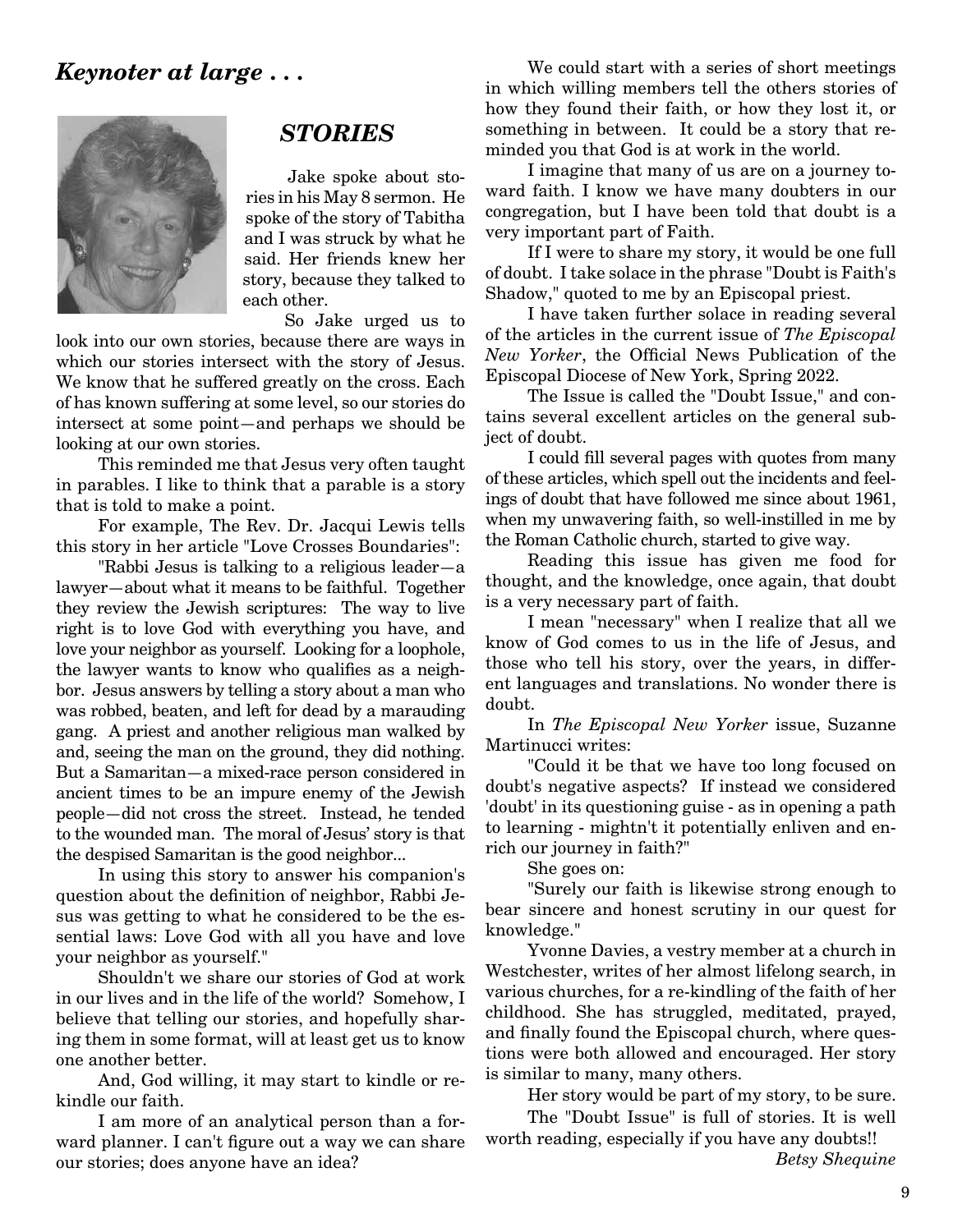### **Confirmation Class Diary**

#### by Jake Dell

**April 23** – *Creation* – Bibles handed out. Discussed what the Bible is. Is it good for counsel and advice? Tried opening to some random verses to find out. Most did not make sense right away. Hence, we saw that the Bible is not like a fortune cookie but requires study. However, there is one book in the Bible that will usually give good and quick advice: Proverbs. We read and discussed a few. We read Genesis 1 and compared it to a Mesopotamian creation myth. The differences were twofold: (1) Genesis declared creation good, and men and woman were made to have dominion over the earth, which means they were made for freedom; (2) There was no mention of the goodness of creation in the Mesopotamian story and human beings were made to serve the gods as slaves.<sup>1</sup>

*Chocolate chip cookies served*.

**April 30** – *Jesus Christ* – Began again with Proverbs and a discussion of ethics. Linked this back to the goodness of creation in Genesis 1. Read the prologue to John's Gospel, John 1:1-14. Linked this

back to Genesis. Both books begin with "In the beginning…." John links Jesus Christ with the creation as the Creator Himself.

Discussed the gathered community of those who receive Jesus, who believe in His name. How is this community formed? By birth. New birth. Not a birth by blood (i.e., family, race, or clan), neither by the will of the flesh (mean-

ing not by nature running her course, by natural reproduction), nor by the will of man (meaning like our parents, who willed to get married and start a family), but of God. God starts His new family in Jesus Christ. *Sasha's brownies served*.

**May 7** – *Passover and Exodus* – Prayer books handed out. Discussed what it is to pray and how reading the Bible is a form of prayer. Read and discussed more proverbs. Read from Exodus 11-14 and re-enacted the Passover and Exodus. The old parish house became Egypt. We passed under the lintel and imagined the splattered blood of the Passover lamb. "It was a sign," one of the children said. Yes exactly, it was a sign, like baptism. The sacraments are signs. And what is confirmation confirming? "Our baptisms," they replied.

I asked, "If you were a slave and you wanted to be free, would the first thing you thought of doing be to kill a lamb and sprinkle its blood on your door?" Heads all shaking no. What would you do? "Run away, escape, hide.…" And then what? "We might get captured, get lost, run out of food.…" Yet God wanted to use a lamb. We'll have to find out why. Keep reading.

Who else is a lamb? Jesus is the lamb of God. What passed over? The destroyer, a.k.a. God Himself in His judgment on the Egyptians. What for? To free His people the Israelites. Why did they need to be set free? Because they had become Pharaoh's slaves. What did the Israelites do? They packed their things quickly and left. The also plundered their Egyptian neighbors for gold and silver as payment

for 400 years unpaid wages as slaves. They didn't even have time to let their dough rise, so they ate unleavened bread.

Here we processed from the old parish house to the church, from Egypt to the Promised Land.

Then what? They reached the Red Sea. (We marched right up to the baptismal font and stopped.) Did Pharaoh relent? No, he

pursued them. He wanted revenge. (We imagined his armies at the closed doors of the church. One of the children described the church as a "safe space.") Then what? The Israelites were stuck. A sea in front of them, an army behind them. (We were stuck too. The stone sea of the font and the communion rail cut us off from the promised table of plenty.)

How were the Israelites saved? Moses stretched out his arm and parted the waters and the Israelites walked over on dry land. As for us, we had no choice but to read the prayer from the "Public Baptism of Infants" in the prayer-book and invoke the God who "didst safely lead the children of Israel through the



<sup>1</sup> Stephanie Dalley, *Myths from Mesopotamia: Creation, the Flood, Gilgamesh and Other* (Oxford: Oxford University Press, 1991), 14-15.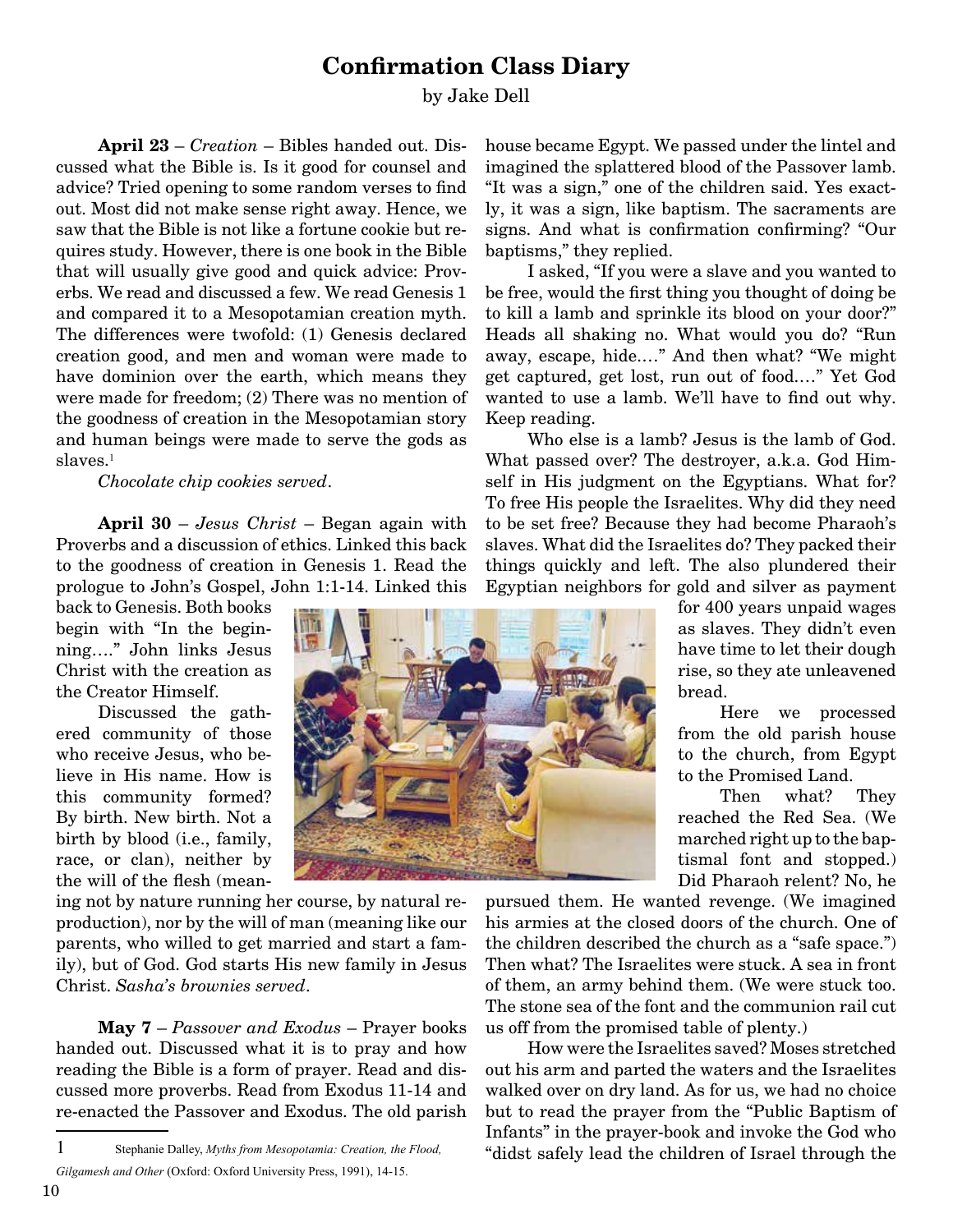Red Sea, figuring thereby thy Holy Baptism…" Another sign. So, down into the waters of the baptismal font we went, then up and out as we crossed over on dry land — actually, it was red carpet — and then we came to the table of plenty.

Standing around the table (which was set for Holy Communion the next day), one of the children said, "It's all connected." Another said, "We've come full circle." Another said, "Someone really thought this all through." I said, "Here is freedom God's way. He leads us to His table where now He feeds us."

Then came several questions: "So, the Book of Exodus really was an *exodus*?" "Are all the book names like that?" (Some are, like Genesis, which means "beginning.") "Who wrote the Bible?" (God did, by inspiring the hearts of its many authors.)

My puppy, Sauce *(see page 7)*, a regular attendee of the class, was sick to his stomach. *Rice crispy treats served*.

**May 14** – I did a make-up class today for a student who was absent last week. It was followed by the regular class. My make-up student asked, "Why did God kill all the firstborn Egyptians? What did they do wrong?" Ah. The problem of collective guilt (which I described as *I spill the milk and you clean it up*). She'd asked a deep question and I gave her the answer, but I also told her that it will take a lifetime of growing in her faith to understand it. The simple answer is that we *all* die, firstborn, lastborn, untimely born, ancient Egyptians and modern Americans. But why? It was a nice segue to this week's topic of Original Sin. The rest of the class arrived, and I put her question to the group. "Maybe all of them were responsible." "Maybe God was trying to show them the consequences." "But wait, were they *all* responsible?" I suggested we read Genesis 2 and 3 to find out.

"Was Eden a real place?" That was the first of many more questions during this, the liveliest of the classes to date. Well, look at the text. Were Ethiopia and Assyria real places? (Gen. 2:13-14). What about the Euphrates River? (Gen. 2:14) Yes, these are real places. Seems like the *text itself* is saying Eden was a real place. "Maybe Eden got destroyed," someone said. Maybe it did. I told them we won't have time for the Flood story.

"The Lord God formed man of the dust of the ground…." What is dust and dirt? Stumped them! It's death and decay. "Ohhh!" So, what was man made from? "Dead stuff!" Man is mortal. Death was in the first man's bones, or at least the *possibility* of dying. Yet God "breathed into his nostrils the breath of life; and man became a living soul." Man was made for life.

"The Lord God commanded the man, saying, 'Of every tree of the garden thou mayest freely eat.…'" I asked them what trees do. "They grow." "They make fruit." What is fruit? "Food!" So, food comes from trees and trees are planted in what? "Soil!" "Earth!" "Dirt!" And what is dirt? "Dead stuff!" So, trees make food for life from dead stuff.

"But of the tree of the knowledge of good and evil, thou shalt not eat of it.…" The first rule. The first *law*. Who spoke the first law? "God." With what did He speak it? "Words." And what did He use to create the world? "Words." And in the beginning was what? "*The Word*." And the Word is Who? "Jesus." One of them asked, "What language does God speak?" Hebrew, I said, without missing a beat.

"…for in the day that thou eatest thereof thou shalt surely die." So now we've come to the reason for death. "But they didn't die right away…" That's true, they didn't. Did you think they would? *Did you think the tree would kill them*? Remember, trees turn death into life. Skipping ahead, "the woman saw that the tree was good for food…." So, we know the tree wasn't poisonous.

A volley of questions followed, most of which they answered for each other. "So why did they have to die?" "Because they broke the rule." "Was it like a test?" "Why would God make a test?" Why do *you* take tests? "To show what I know." Why do you play sports? "To win." But you need another team to beat, right? "So, you need good and evil, to show what is good?" But there is no evil yet and still everything in creation was good. Time to move on to the making of the animals.

"And the Lord God said, 'It is not good that the man should be alone….'" Now, for the first time, something is "not good" in creation, and it is the absence of the woman that is deemed to be "not good." Furthermore, none of the cats or dogs or cattle or sheep or fish turn out to be "an help meet [good enough] for him." But the man *did* name all the animals. In fact, God "brought them unto Adam to see what he would call them." What was Adam doing? Did he give them names like Spot, and Bo, and Sauce? "No, he was saying what they *were*." And if the man could say what each animal was, what does that tell you about the man? "That he knows things." By naming the animals, Adam showed God that he knew things. The man was *making knowledge*. (Turns out he didn't need a tree to make him wise.)

Now, for the creation of woman. "The Lord God caused a deep sleep to fall upon Adam, and he slept: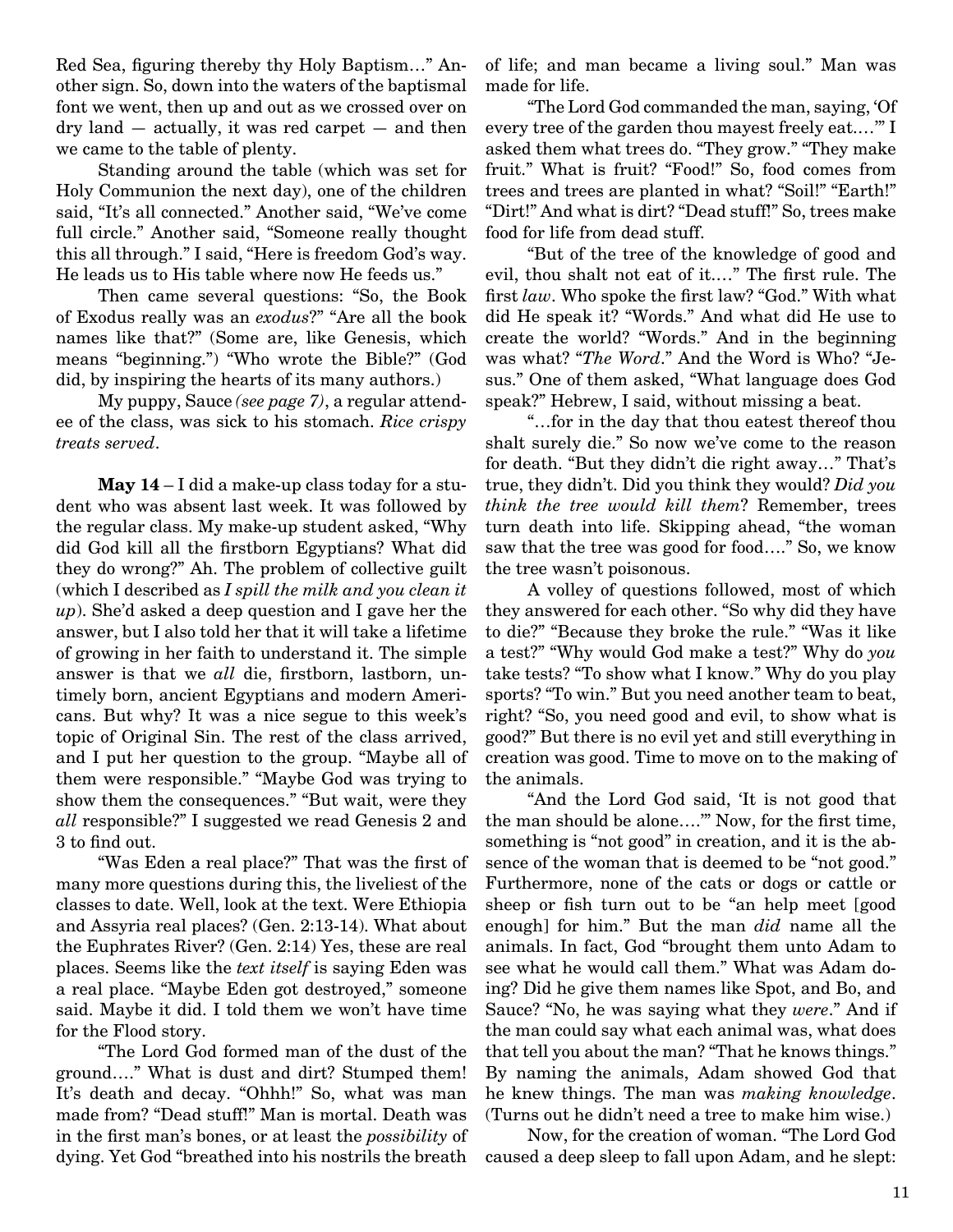and he took one of his ribs, and closed up the flesh instead thereof. And the rib, which the Lord God had taken from man, made he a woman, and brought her unto the man."

"Wait, so the man was made from dirt and the woman was made…" "From the man!" "From his rib!" From his *flesh*. From something living. *Life from life*. So, the man was made from dead stuff, but the woman was made from something *already alive*. (Thus, Adam would name her Eve, "because she was the mother of all living.") "Was Adam like a tree?" Brilliant question! Have you ever heard the old Christmas carol "Jesus Christ the Apple Tree?" No? Listen for it next Christmas.

OK. So, to re-cap. So far, we've had the first what? "Law." And then what? "The first knowledge." And who makes knowledge? "The man." And what did he use? "Words." So, what did we just read? Stumped them again. Look at the way the text is set. What does it look like? "A poem." A poem. Yes. Exactly, this is the first poem. What kind of poem was it? "You mean like a haiku or a sonnet?" No, I mean who was it written for? "Eve." Why was it written? Blank stares. It was the first *love poem*. Adam wrote the first love poem for Eve.

"This at last is bone of my bones and flesh of my flesh; she shall be called Woman, because she was taken out of Man."

"So, he was saying she was the same as he was?" She was the same *kind*. You are like me, he was saying. "She was same species… woman… *of man*. Human." Yes, exactly. He was saying the woman was *human*. (Not everyone has understood that since, but Adam knew.)

"And they were both naked, the man and his wife, and were not ashamed." Any sign of evil yet? "No." Everything is still good? "Yes." Let's keep reading.

Genesis. Chapter 3. "Now the serpent was more subtil than any beast of the field which the Lord God had made…" Another volley of questions. "Was the devil in the garden?" "Did God make the devil?" Does it *say* devil? "No." "But who made the snake?" God did. "Did God make the snake evil?" Remember Genesis 1. What did God call everything? "Good." So, the serpent must have been good too. Good, but subtle. Someone said, "The serpent is a test" and a debate ensued. "If it was a test, and the serpent was just doing what God wanted him to do, why did God punish the snake?" (She'd read ahead.) "It couldn't be a test then, because that would make God…" It would make God what? Capricious? Yes, it would.

And so, the man and the woman ate the apple. "And the eyes of them both were opened, and they knew that they were naked; and they sewed fig leaves together, and made themselves aprons."

"Before they were not ashamed. Now, they are." Yes. They're making their own rules now, deciding for themselves what's right and what's wrong.

"…and Adam and his wife hid themselves from the presence of the Lord God." Had they died? Not yet. But *something* had died, their friendship with God. What kind of death is that? "Emotional?" Yes. And what's another way of saying that? When you're happy you're in what? Good… "Good spirits!" Yes. Good *spirits*. So, if this was an emotional death of their spirits, it was a what? "A spiritual death?" Yes, a *spiritual* death. "But they still *die*, die." Keep reading.

Now to bring it home. It had been a lively hour so far and Mrs. Bellin had just arrived with the pizza. Everyone was feeling punchy, just in time for the blame-shifting curses of Genesis 3:14-19!

Who did Adam blame? "Eve!" Who did Eve blame? "The serpent!" What was the snake's punishment? "To lose his feet!" "To crawl on the ground!" The boys briefly debated the evolution of snakes and centipedes. The girls told them that wasn't the point.

What was the woman's punishment? "To be sad and have children," one of the girls said. And? "…thy desire shall be to thy husband, and he shall rule over thee.…" "Wait…."

*Oh, this passage causes everyone so much grief*.

From where did Eve come? "Adam." Which part? Did she come from his head? "No." "That would have put her in charge." His feet? "No." "That would mean she had to serve him." From which part then? "His side." "They were supposed to equals." "They were supposed to be friends." Indeed. But now man is making his own rules and is becoming a law unto himself. Women and animals have suffered ever since.

And what was the man's punishment? "In the sweat of thy face shalt thou eat bread, till thou return unto the ground; for out of it wast thou taken: for dust thou art, and unto dust shalt thou return." Death. Back to the earth. But not before a life of toilsome labor. What does the "the sweat of thy face" sound like? "Slavery." And what was man made for? "To rule." "To have dominion." "Freedom." And what has he become? "A slave." Just like in the Mesopotamian creation myth. Who else were slaves? "The Israelites." Who freed them? "God." When? "At Passover."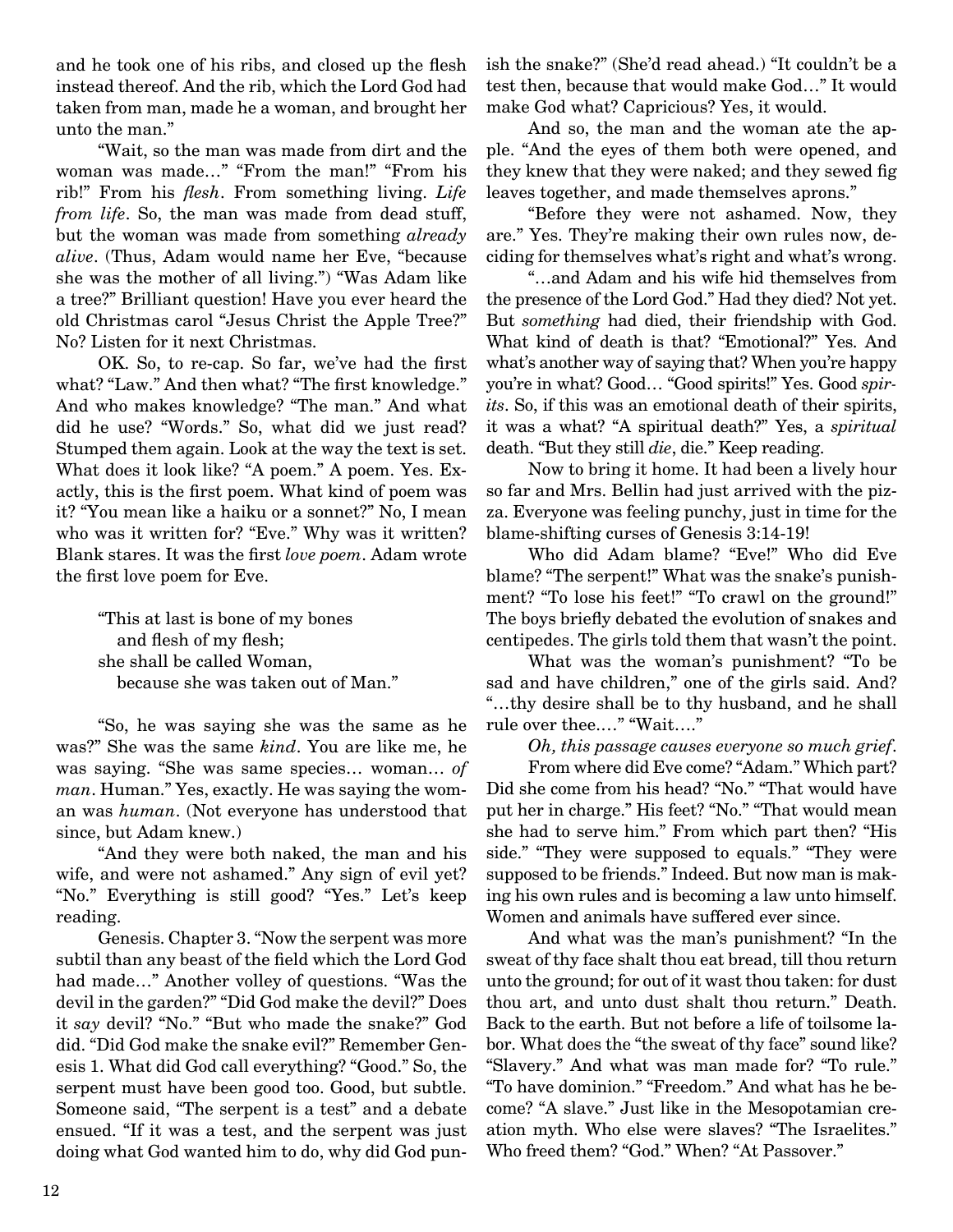We'd come full circle again.

There were three more quick points I had to make as the hour ran out. First (as it was a day of firsts: the first law, the first poem, the first marriage, and the first sin), why not end with the first prophecy? "To the serpent God said, "I will put enmity between thee and the woman, and between thy seed and her seed; it shall bruise thy head, and thou shalt bruise his heel." The rest of the Bible's story is now set up. The offspring of the serpent will do battle with the offspring of the woman, and one day, one of her seed will appear to destroy all the works of the other seed and undo all the damage that's been done. Who might that offspring be? "Jesus." (The answer in confirmation class is almost always "Jesus.")

Second. The first sacrifice and the very beginning of religion. "Unto Adam also and to his wife did the Lord God make coats of skins, and clothed them." Those skins weren't just off the rack. God had to kill an animal to make those clothes bespoke, and, ever since, man has been using religion to cover his crimes. At the heart of every primitive religion is an altar upon which a living creature (man or beast) must be killed in atonement. The table in our very own St. Peter's Church is a memorial — *and only a memorial*

— to that bloody rite. But God sacrificed one of His creatures to clothe his two errant children, whom He still loved with a Father's love, because the world can be a cold place.

Third. There is no way back. "So he drove out the man; and he placed at the east of the garden of Eden Cherubims, and a flaming sword which turned every way, to keep the way of

the tree of life." "Paradise lost," one of the girls said. (I think I must have a very smart class!) Why was it so important that they not eat and live forever? "Because then evil would be immortal," one of the boys said. "And then evil would win," one of the girls said. Exactly so. But is that tree of life gone for good? I'll tell them next week.

Sauce couldn't make it to this week's class because it was later in the day than usual, and he was taking his afternoon nap.

**May 21** – *The Tree of Life* – Revelation 20-22. The beginning and end of history. A hot, miserable day. I brought Sauce and gave him a chew. Set out a batch of chocolate cookies that I'd baked this morning. A mother arrived early, and we chatted. 2:30 p.m. came and I began class. Down one student and another Zoomed in.

God's words into their own. This week we jumped back and forth between the beginning and end of things. I reinforced the lessons of Genesis 1-2 that chronicles the very beginning of time and history. At the end of Revelation 20

I told them to draw a line in their Bibles and make a note in the margin reading, "The end of history." Everything after is eternity.

But what happens at the end of history? Death

dies. Could John Donne have put it better? But where did that death come from? From man and his sin. And what does the death of death mean? It means hell's destruction. It means the relationship between the man and the woman is restored. It means the man is no longer a slave. It means the serpent might even get a second chance. After all, sin must serve God's purpose, or it serves

no purpose at all. Yes, even your worst mistakes don't have to remain so.

In eternity there is another tree. "It's not the same tree as the other two," one of the students noted. She's right. Paradise was truly lost. But this other tree, the tree of Revelation 22, the Tree of Life has healing in its leaves. In eternity there will be what? I asked. "Healing," they replied. "And no more pain." And God will wipe away our tears.

I left them with a final image. "Trees make what?" I asked. "Fruit." Fruit from what? "The earth, from death." Can you think of another tree, in addition to these three? Silence. What was the Cross made of? "Wood." And where does wood come from? "Trees." From the death of the old Adam to life in the new, the Cross is the tree of life.

*photos by Elizabeth Bellin*



We reviewed last week's class. I can see why the catechisms of old were in Q&A format. It's an excellent way to reinforce what's taught. For instance, in every class I've asked, "What is confirmation confirming?" By this the last class then can all respond in unison, "Our baptisms." I suspect that the problem (and what made catechisms of yesteryear boring) was not the scripted answers, or even the memorization, but of not giving the children the chance to put the answers *into their owns words*.

God used words to create. That same Word became flesh and dwelt among us. Words are the constituent parts of Adam's knowledge. When reading a passage of Scripture, my question to them always was, "What does this say?" That was their prompt to put

Throughout this class I've emphasized words.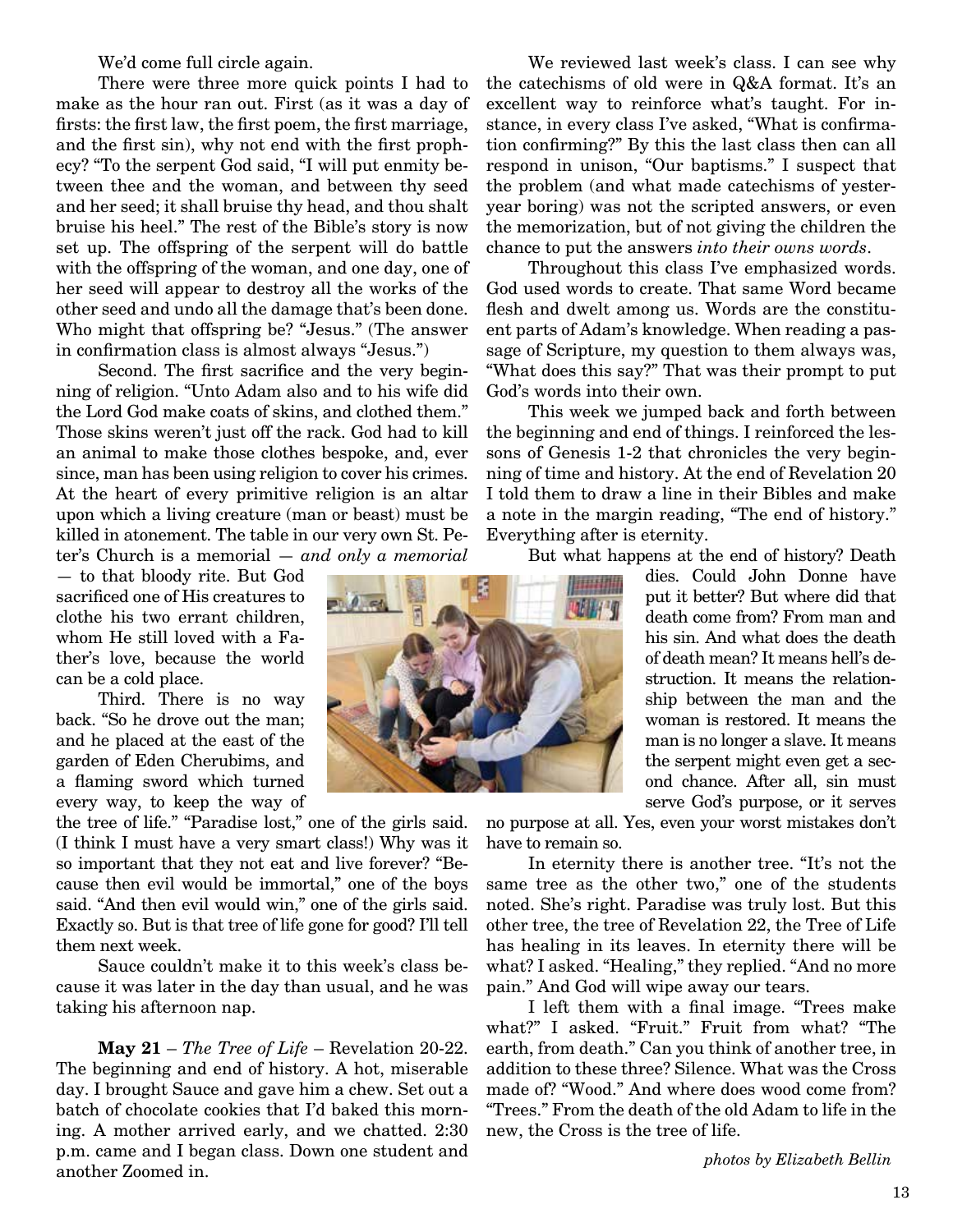### *A Kalahari Story*

An excerpt from the book *Coffee with Elephants – A Memoir of Africa*

### *by Thomas W Keesee*

The pilot flew low at 5,000 feet as we watched the bush slowly disappear into the brown nothingness of the Central Kalahari below us. Tsoloh, our guide, met Randy and me at the airstrip and then drove us into camp. A journey of giraffe greeted us on the way in.

The camp consisted of eight tents around one

central facility, all sited in a rare grove of tall acacia trees. In the desert, nothing grows above the size of a bush. The camel thorns, which in the Delta would be tall enough to have lunch under, here were no more than waste high.

The first morning we awoke at 5:30, well before the sunrise. The

temperature was two degrees Celsius or just above freezing. Who would have thought that you could freeze in the desert? After tea and rusks, we got into the Land Cruiser and headed out into the bush. A heavy poncho, a wool blanket and a hot water bottle, helped fend off the cold, but nothing did much to protect our faces from the chilling wind. Even when the sun came up, it was cold; it was not until almost noon that it began to warm up. Tsoloh blamed it on South Africa where a late winter cold front had unexpectedly caused a temperature inversion, and the winds were blowing it north into Botswana.

The wide-open expanse of the desert, which had looked like brown earth from the air, was in fact covered with lush grasses, now dry and golden colored. The black thorn bushes were full of small white flowers, and the sweet thorn bushes had bright yellow ones. These gave off a sweet scent the fragrance of the desert.

There were birds everywhere. Large kori bustards and secretary birds strolled through the grass while small marico flycatchers, yellow canaries and African pied barbets alighted on the branches of the bushes and acacia trees. A pair of pale chanting goshawks, which Tsoloh called "PCGs," circled above. There were many varieties that I had never seen before, like the Kalahari scrub robin, the desert cisticola and the northern black korhaan. In total, I counted 23 new sightings.



As we expected, game is scarcer in the Kalahari than in the Delta or the Tuli Block, where our own reserve is located. But some game that is rare in other places, here was in abundance. Springbok and gemsbok, or oryx, were everywhere. They are the impala of the desert. We tracked two cheetahs as they strolled

across the plain and saw one lone male lion that had come to drink at a waterhole. Tsoloh said that he was part of a pride, but we did not see the others.

The main attraction of the desert, though, was not the game. It was the bush people. This is the oldest race to inhabit Southern Africa. They were here well before the Europeans, or the Bantu tribes which moved down from the north. Now almost extinct, the few that remain can be found in the Central Kalahari.

Here the members of the Qikwe tribe still live as they have for centuries, grouped into small family bands of rarely more than ten people, moving across the *veld*, hunting game, digging for waterbearing roots and trapping scrub hare and lizards. But they are a dying breed. Many of the tribe have been forced to live in larger villages so that the government can provide them basic services, and some have adopted western ways, swapping leather aprons and karosses made from the skin of the springbok for cloth trousers, shirts and dresses. It will not be long before the traditional ways of the bushmen disappear forever.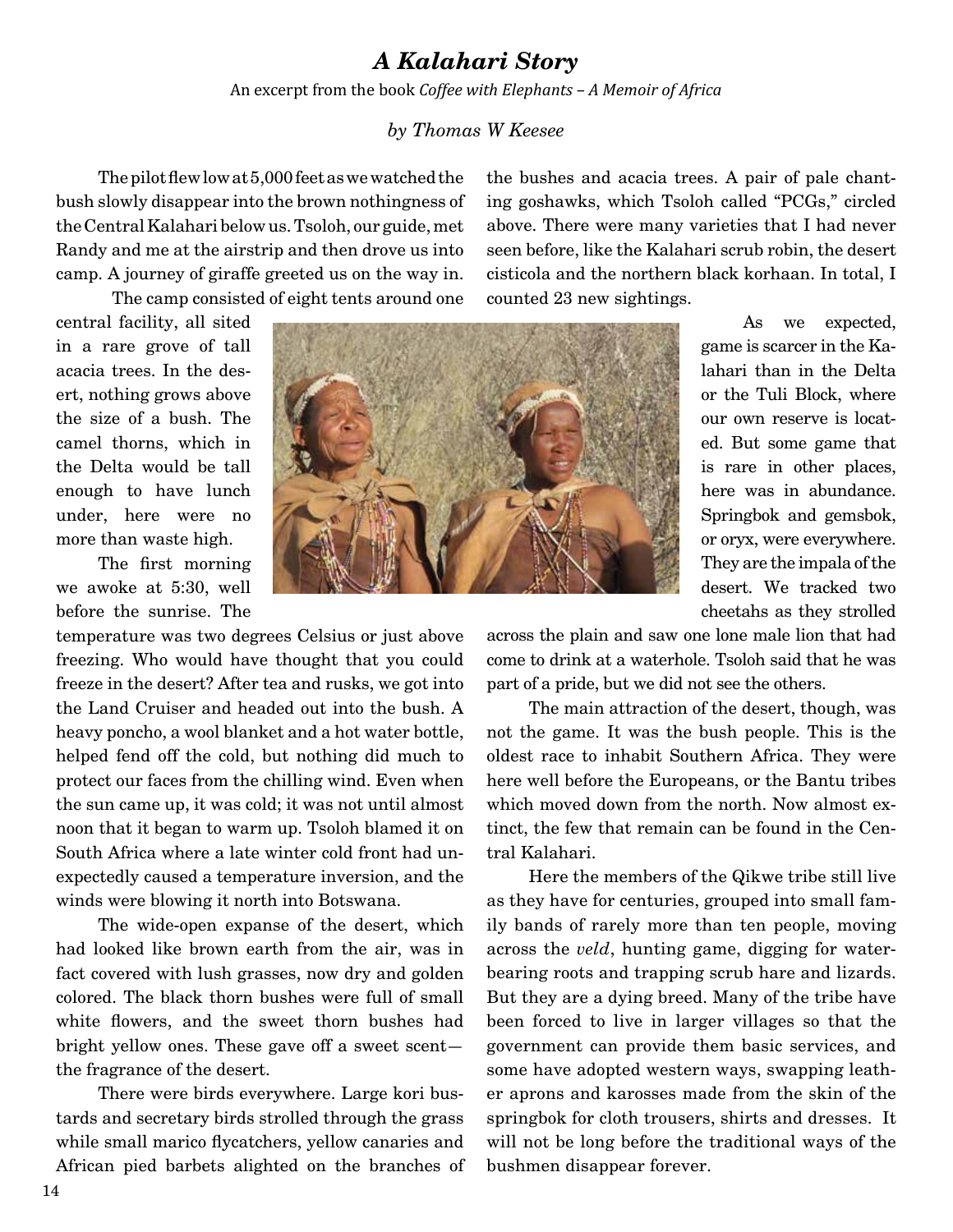A family of Qikwe was at the camp when we got back that afternoon, and, together with one of the camp staff of bushmen origin, who acted as a

translator, we walked with them out through the *veld*. We went in single file, as is their way, with the eldest of the group, the grandfather, leading the way, followed by his grandson, and then two women, one, an elder lady, who was his cousin, and then another, his granddaughter. None of them were more than five feet tall.

The grandfather explained how they hunted game using bows made from the wood of the thorn bush and with drawstrings made from the sinew of the springbok. The arrows

were fashioned from the bones of the gemsbok, or more recently of metal, and had poisoned tips. The poison was made from the larva of a worm that they dug up beneath a special type of bush. It could take down a gemsbok or even a giraffe.

He and the grandson showed us how they set snares for steenbok, the smallest of the antelope family, and how they reached into rabbit holes with a long spear like instrument and then trapped the rabbit, dug it out and killed it with a club. The two women showed us how they found desert plants which had large tubers that they



dug out to eat for both the water, which they contained, as well as for the fiber. And they showed us how they collected melons and spiny cucumbers which grew on the desert floor, hidden within the grasses.

Then they took us to their *werf*, a small round hut made of thatch, and showed us how they created fire for cooking by spinning a smooth stick in a block of wood with four holes until the heat from the friction caused a bundle of dry grass that they held next to the block to ignite. Once the fire was started, they

lit their pipes, both men and women, made from the bone of an antelope, and smoked tobacco. After they finished smoking, they played music for us on



a finger organ, a drum made of antelope hide, and on a bush guitar, the soundbox of which was a dried gourd. And they sang mood songs, with deep tones interspersed with the clicks of the Qikwe language, telling stories of antelope hunts and the birds, insects and animals of the veld.

That night, after dinner, we sat by the fire in front of the main unit and looked out across the plain, lit up by the moonlight. The night sky in the desert is like none that I had seen before. It is as vast as the desert itself

and illuminated by every constellation that you can imagine. The Milky Way spreads across it all from top to bottom. The Southern Cross shines brightly as does Jupiter and Saturn. Tsoloh explained to us how to use the stars to navigate in the bush.

Then he told us the story of Orion, which we could not see, and Scorpio, which we could. Orion, he said, was a great hunter, and God felt that he was killing too many of the animals that he had created. So he sent Scorpio to sting him in order to slow him down. Scorpio did this, and then Orion was afraid of Scorpio. And Scorpio chased Orion. That is why you do not see both Orion and Scorpio together, because Orion is running away from him.

The next morning, when we awoke, again at 5:30, in the last half hour of the night sky, there above us was Orion, as big as ever. Scorpio was nowhere to be seen.

Later that day we flew out to the Tuli Block. A King Air with two South African pilots, a young man barely out of college and a pretty blond girl, picked us up at the airstrip. As we taxied down the dirt runway, we could see Tsoloh waving us goodbye from the Land Cruiser. We wondered if, the next time we came back, the bush people would still be there. Or if, like Scorpio, they would have disappeared into the morning sky.

*Editor's Note: Please come to a book launch and wine-tasting party for* Coffee with Elephants *on June 24 at 5:30 pm at Merritt Bookstore in Millbrook.*